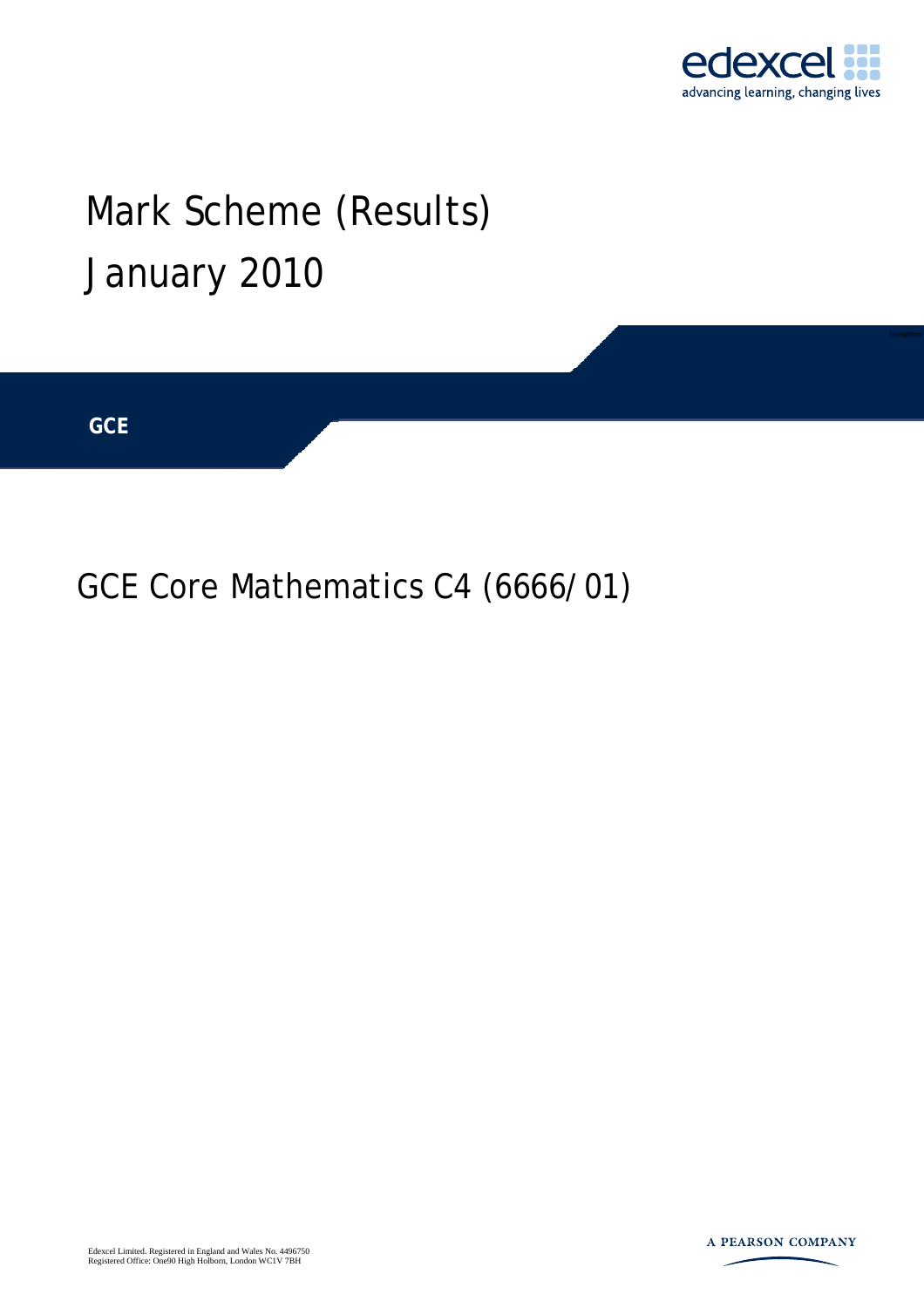Edexcel is one of the leading examining and awarding bodies in the UK and throughout the world. We provide a wide range of qualifications including academic, vocational, occupational and specific programmes for employers.

Through a network of UK and overseas offices, Edexcel's centres receive the support they need to help them deliver their education and training programmes to learners. For further information, please call our GCE line on 0844 576 0025, our GCSE team on 0844 576 0027, or visit our website at www.edexcel.com.

If you have any subject specific questions about the content of this Mark Scheme that require the help of a subject specialist, you may find our Ask The Expert email service helpful.

Ask The Expert can be accessed online at the following link:

http://www.edexcel.com/Aboutus/contact-us/

January 2010 Publications Code UA022713 All the material in this publication is copyright © Edexcel Ltd 2010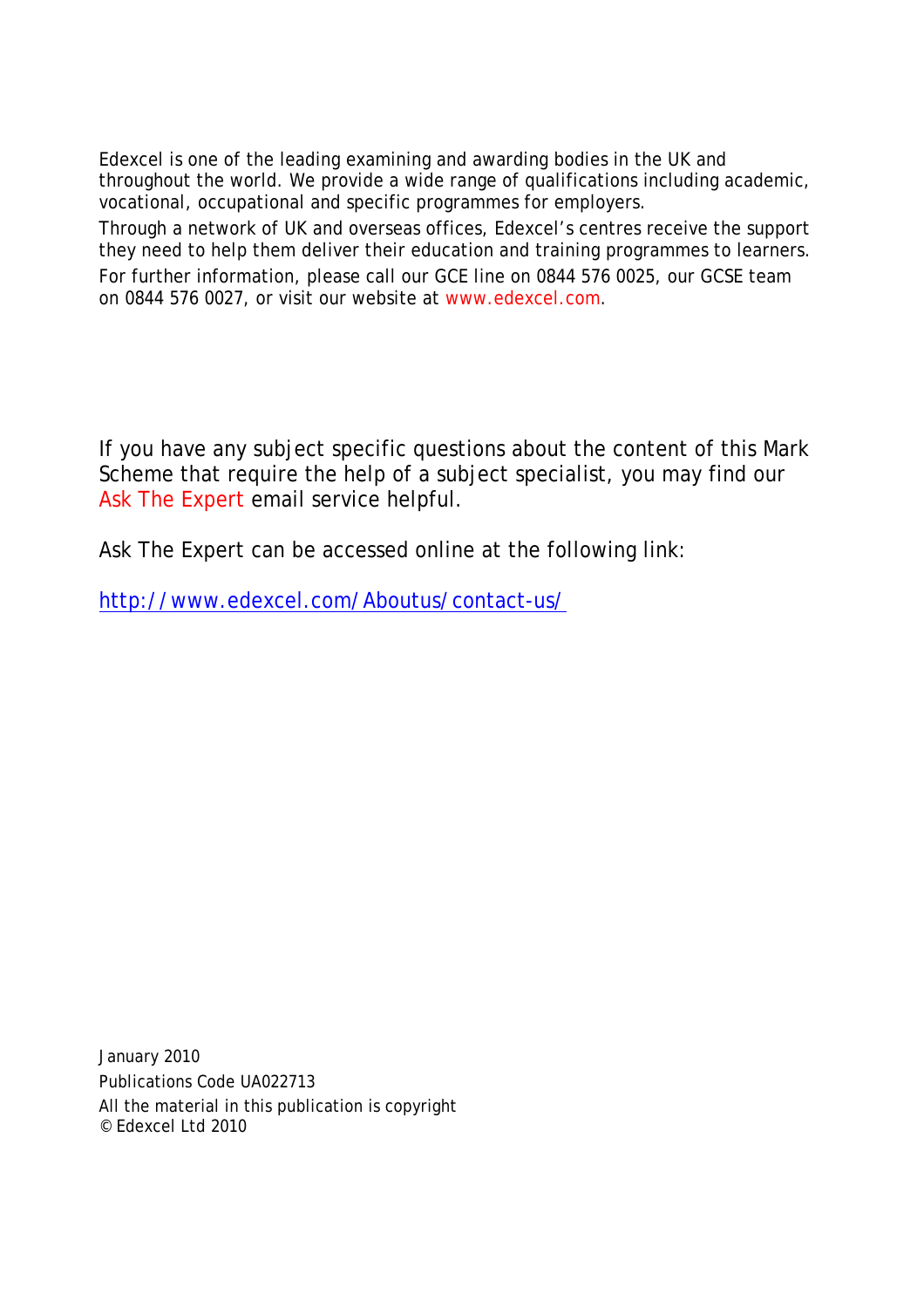## edexcel :::

## **January 2010 6666 Core Mathematics C4 Mark Scheme**

| Question<br>Number | Scheme                                                                                                                                                                                                          | Marks                            |            |
|--------------------|-----------------------------------------------------------------------------------------------------------------------------------------------------------------------------------------------------------------|----------------------------------|------------|
| Q1                 | (a) $(1-8x)^{\frac{1}{2}} = 1 + (\frac{1}{2})(-8x) + \frac{(\frac{1}{2})(-\frac{1}{2})}{2}(-8x)^2 + \frac{(\frac{1}{2})(-\frac{1}{2})(-\frac{3}{2})}{3!}(-8x)^3 + \dots$<br>$= 1 - 4x - 8x^{2}$ ; $-32x^{3} - $ | M1 A1<br>A1; A1                  | (4)        |
|                    | (b) $\sqrt{(1-8x)} = \sqrt{\left(1-\frac{8}{100}\right)}$                                                                                                                                                       | M <sub>1</sub>                   |            |
|                    | $=\sqrt{\frac{92}{100}} = \sqrt{\frac{23}{25}} = \frac{\sqrt{23}}{5}$ *<br>$\cos$                                                                                                                               | A <sub>1</sub>                   | (2)        |
|                    | (c) $1-4x-8x^2-32x^3=1-4(0.01)-8(0.01)^2-32(0.01)^3$                                                                                                                                                            |                                  |            |
|                    | $= 1 - 0.04 - 0.0008 - 0.000032 = 0.959168$                                                                                                                                                                     | M <sub>1</sub>                   |            |
|                    | $\sqrt{23}$ = 5 × 0.959 168<br>$= 4.79584$<br>cao                                                                                                                                                               | M <sub>1</sub><br>A <sub>1</sub> | (3)<br>[9] |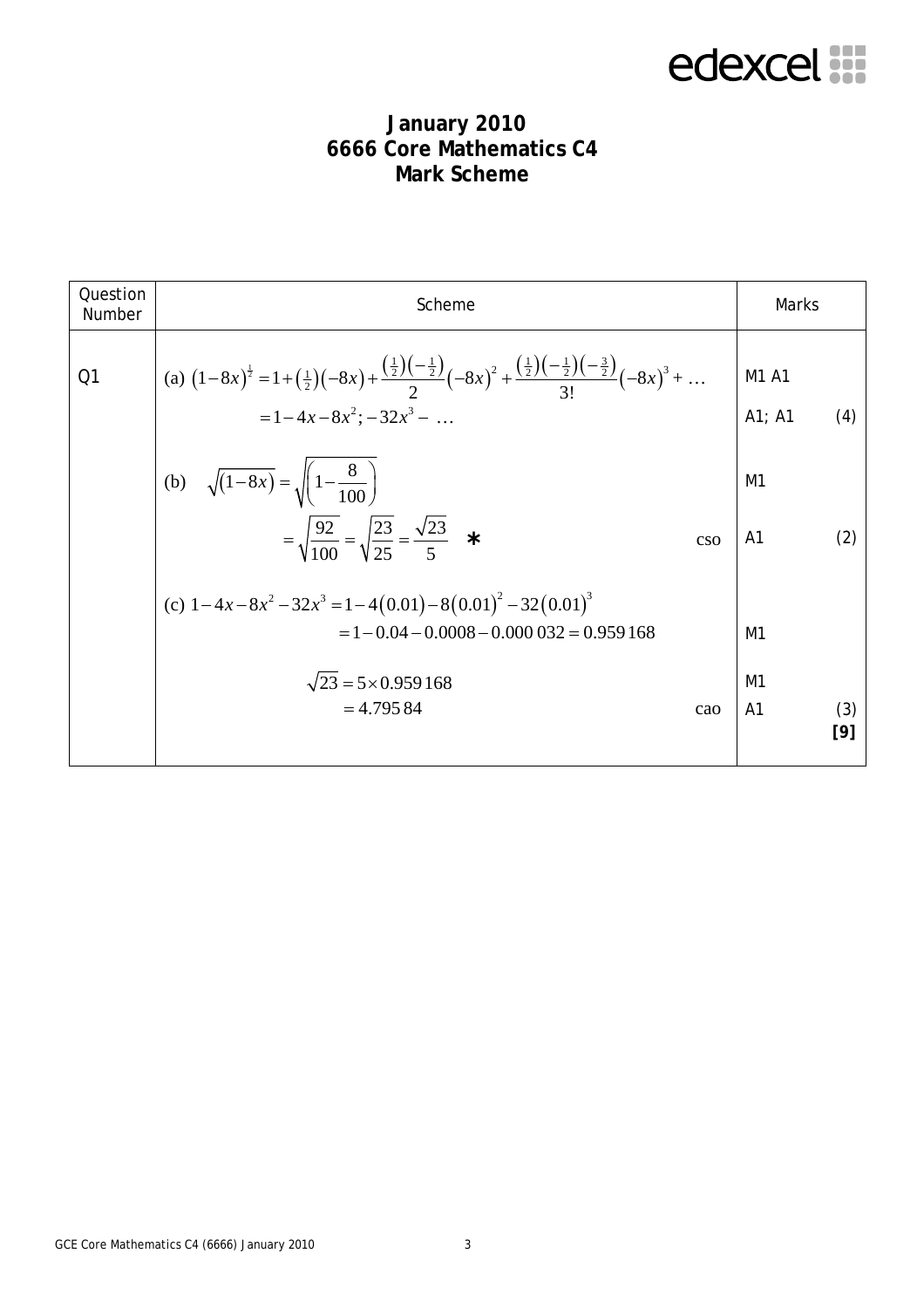| Question<br>Number | Scheme                                                                                                | Marks            |        |
|--------------------|-------------------------------------------------------------------------------------------------------|------------------|--------|
| Q2                 | 1.386, 2.291<br>awrt 1.386, 2.291<br>(a)                                                              | <b>B1 B1</b>     | (2)    |
|                    | (b) $A \approx \frac{1}{2} \times 0.5$ ()                                                             | B <sub>1</sub>   |        |
|                    | $=$ $(0+2(0.608+1.386+2.291+3.296+4.385)+5.545)$                                                      | M <sub>1</sub>   |        |
|                    | $= 0.25(0+2(0.608+1.386+2.291+3.296+4.385)+5.545)$ ft their (a)                                       | A <sub>1ft</sub> |        |
|                    | $= 0.25 \times 29.477  \approx 7.37$<br>cao                                                           | A <sub>1</sub>   | (4)    |
|                    | (c)(i) $\int x \ln x dx = \frac{x^2}{2} \ln x - \int \frac{x^2}{2} \times \frac{1}{x} dx$             | M1 A1            |        |
|                    | $=\frac{x^2}{2} \ln x - \int \frac{x}{2} dx$<br>$=\frac{x^2}{2} \ln x - \frac{x^2}{4} (+C)$           | M1 A1            |        |
|                    | (ii) $\left[\frac{x^2}{2}\ln x - \frac{x^2}{4}\right]_1^4 = (8\ln 4 - 4) - \left(-\frac{1}{4}\right)$ | M1               |        |
|                    | $= 8 \ln 4 - \frac{15}{4}$                                                                            |                  |        |
|                    | $= 8(2 \ln 2) - \frac{15}{4}$<br>$\ln 4 = 2 \ln 2$ seen or implied                                    | M1               |        |
|                    | $=\frac{1}{4}(64 \ln 2 - 15)$<br>$a = 64, b = -15$                                                    | A <sub>1</sub>   | (7)    |
|                    |                                                                                                       |                  | $[13]$ |
|                    |                                                                                                       |                  |        |
|                    |                                                                                                       |                  |        |
|                    |                                                                                                       |                  |        |
|                    |                                                                                                       |                  |        |
|                    |                                                                                                       |                  |        |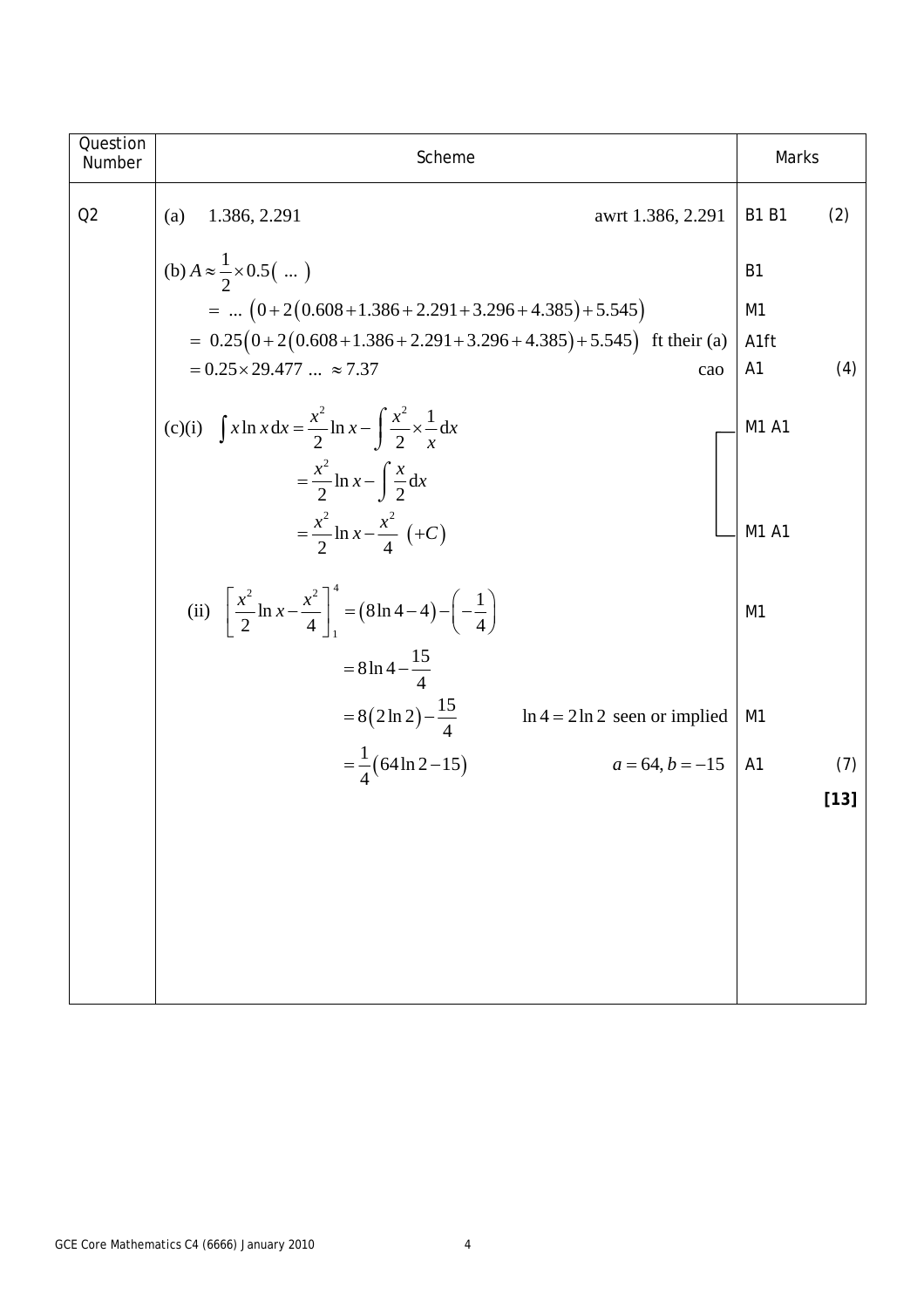| Question<br>Number | Scheme                                                                                                                                                                                                                                                                 | Marks                                  |            |
|--------------------|------------------------------------------------------------------------------------------------------------------------------------------------------------------------------------------------------------------------------------------------------------------------|----------------------------------------|------------|
| Q <sub>3</sub>     | (a) $-2\sin 2x - 3\sin 3y \frac{dy}{dx} = 0$<br>$\frac{dy}{dx} = -\frac{2\sin 2x}{3\sin 3y}$<br>Accept $\frac{2\sin 2x}{-3\sin 3y}$ , $\frac{2\sin 2x}{x}$<br>$-2\sin 2x$<br>$\frac{244424}{3 \sin 3y}$                                                                | M1 A1<br>A1                            | (3)        |
|                    | (b) At $x = \frac{\pi}{6}$ , $\cos\left(\frac{2\pi}{6}\right) + \cos 3y = 1$<br>$\cos 3y = \frac{1}{2}$<br>$3y = \frac{\pi}{3} \Rightarrow y = \frac{\pi}{9}$<br>awrt 0.349                                                                                            | M <sub>1</sub><br>A <sub>1</sub><br>A1 | (3)        |
|                    | (c) At $\left(\frac{\pi}{6}, \frac{\pi}{9}\right)$ , $\frac{dy}{dx} = -\frac{2\sin 2(\frac{\pi}{6})}{3\sin 3(\frac{\pi}{9})} = -\frac{2\sin \frac{\pi}{3}}{3\sin \frac{\pi}{3}} = -\frac{2}{3}$<br>$y - \frac{\pi}{9} = -\frac{2}{3} \left( x - \frac{\pi}{6} \right)$ | M <sub>1</sub><br>M <sub>1</sub>       |            |
|                    | $6x+9y-2\pi=0$<br>Leading to                                                                                                                                                                                                                                           | A <sub>1</sub>                         | (3)<br>[9] |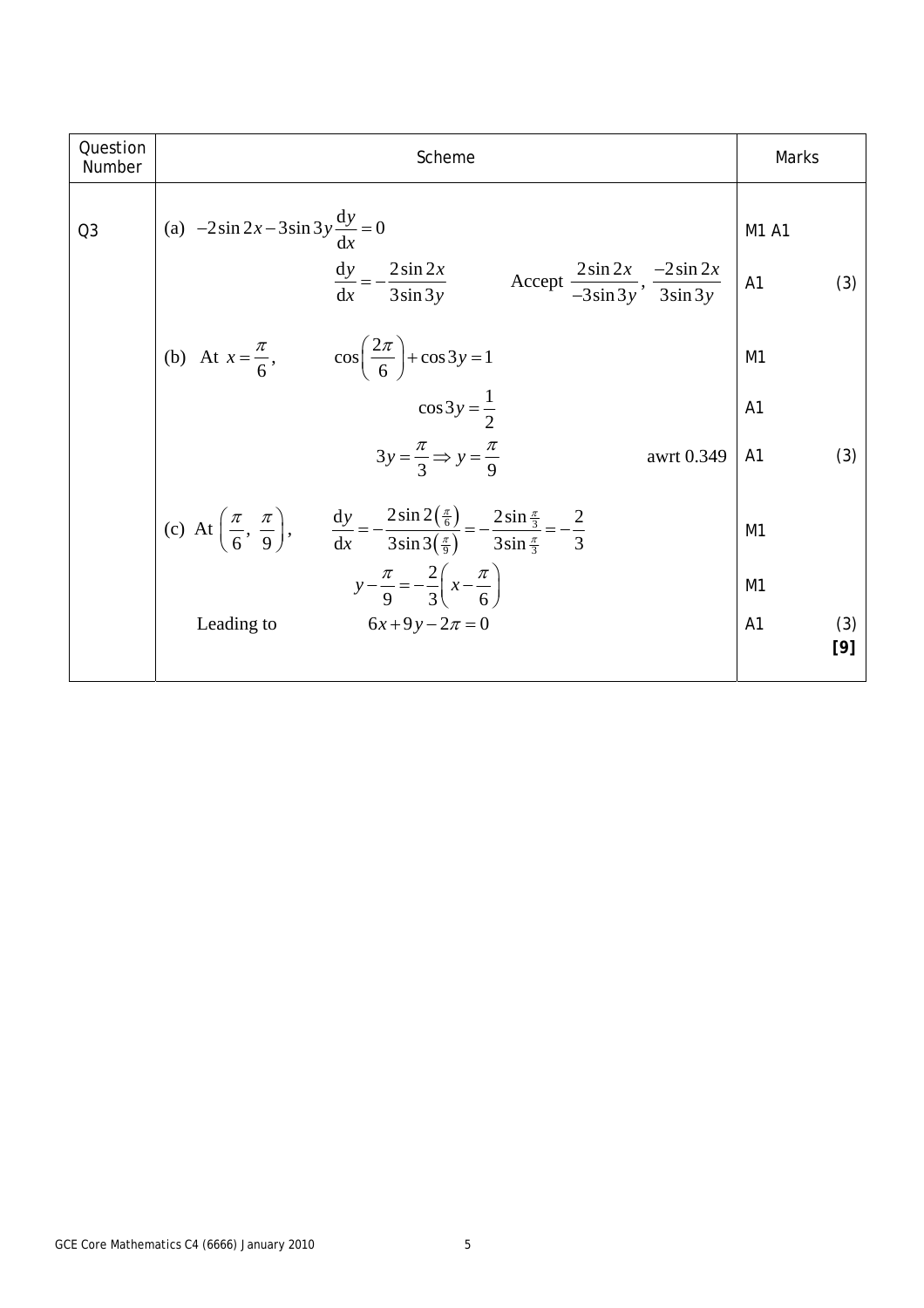| Question<br>Number | Scheme                                                                                                                                                                                                                                                             | Marks                                       |
|--------------------|--------------------------------------------------------------------------------------------------------------------------------------------------------------------------------------------------------------------------------------------------------------------|---------------------------------------------|
| Q <sub>4</sub>     | (a) A: $(-6, 4, -1)$<br>Accept vector forms                                                                                                                                                                                                                        | B <sub>1</sub><br>(1)                       |
|                    | (b) $\begin{pmatrix} 4 \\ -1 \\ 3 \end{pmatrix} \cdot \begin{pmatrix} 3 \\ -4 \\ 1 \end{pmatrix} = 12 + 4 + 3 = \sqrt{4^2 + (-1)^2 + 3^2} \sqrt{3^2 + (-4)^2 + 1^2} \cos \theta$                                                                                   | M1 A1                                       |
|                    | $\cos \theta = \frac{19}{26}$<br>awrt 0.73                                                                                                                                                                                                                         | A <sub>1</sub><br>(3)                       |
|                    | (c) $X: (10, 0, 11)$<br>Accept vector forms                                                                                                                                                                                                                        | <b>B1</b><br>(1)                            |
|                    | (d) $\overrightarrow{AX} = \begin{pmatrix} 10 \\ 0 \\ 11 \end{pmatrix} - \begin{pmatrix} -6 \\ 4 \\ -1 \end{pmatrix}$<br>Either order                                                                                                                              | M <sub>1</sub>                              |
|                    | $=\begin{pmatrix} 16 \\ -4 \end{pmatrix}$<br>cao                                                                                                                                                                                                                   | A <sub>1</sub><br>(2)                       |
|                    | (e) $ \overrightarrow{AX}  = \sqrt{16^2 + (-4)^2 + 12^2}$<br>$=\sqrt{416} = \sqrt{16 \times 26} = 4\sqrt{26}$ *<br>Do not penalise if consistent<br>incorrect signs in (d)<br>(f)                                                                                  | M <sub>1</sub><br>A1<br>(2)                 |
|                    | $X_{\mathcal{I}}$<br>$4\sqrt{26}$<br>Use of correct right angled triangle<br>$\frac{ \overrightarrow{AX} }{d} = \cos \theta$<br>$d = \frac{4\sqrt{26}}{\frac{19}{26}} \approx 27.9$ awrt 27.9<br>$\boldsymbol{d}$<br>l <sub>2</sub><br>$\overline{Y}$<br>awrt 27.9 | M1<br>M <sub>1</sub><br>A1<br>(3)<br>$[12]$ |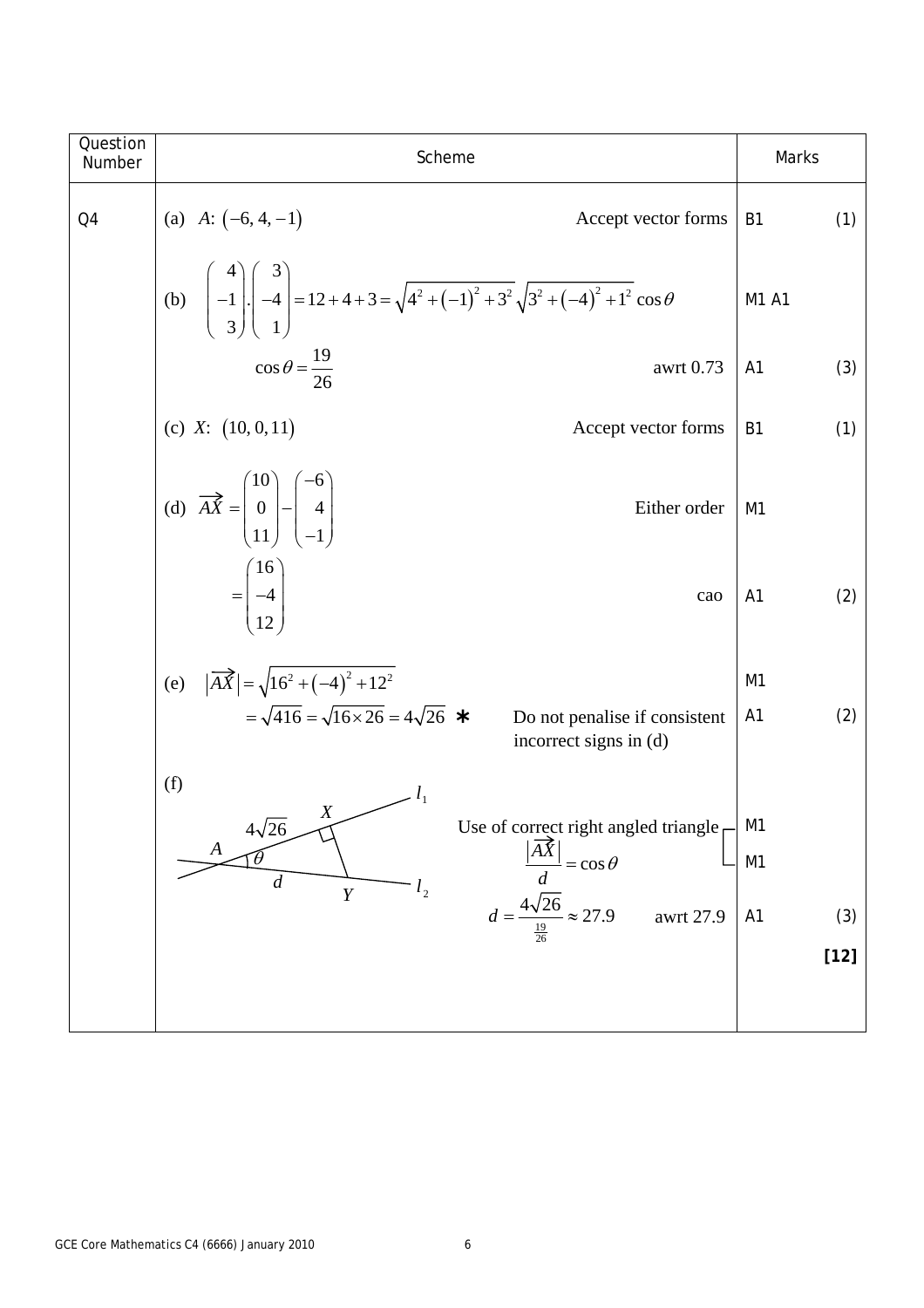| Question<br>Number | Scheme                                                                                                                                                     | Marks                |            |
|--------------------|------------------------------------------------------------------------------------------------------------------------------------------------------------|----------------------|------------|
| Q <sub>5</sub>     | $\int \frac{9x+6}{x} dx = \int \left(9+\frac{6}{x}\right) dx$<br>(a)<br>$= 9x + 6 \ln x (+C)$                                                              | M1<br>A <sub>1</sub> | (2)        |
|                    | $\int \frac{1}{y^{\frac{1}{3}}} dy = \int \frac{9x+6}{x} dx$<br>(b)<br>Integral signs not necessary<br>$\int y^{-\frac{1}{3}} dy = \int \frac{9x+6}{x} dx$ | <b>B1</b>            |            |
|                    | $\frac{y^{\frac{2}{3}}}{\frac{2}{3}}$ = 9x + 6ln x (+C)<br>$\pm ky^{\frac{2}{3}}$ = their (a)                                                              | M <sub>1</sub>       |            |
|                    | $\frac{3}{2}y^{\frac{2}{3}} = 9x + 6\ln x$ (+C)<br>ft their $(a)$<br>$y = 8, x = 1$                                                                        | A <sub>1ft</sub>     |            |
|                    | $\frac{3}{2}8^{\frac{2}{3}} = 9 + 6\ln 1 + C$                                                                                                              | M <sub>1</sub>       |            |
|                    | $C = -3$<br>$y^{\frac{2}{3}} = \frac{2}{3}(9x+6\ln x-3)$                                                                                                   | A <sub>1</sub>       |            |
|                    | $y^{2} = (6x + 4 \ln x - 2)^{3}$ $\left( = 8(3x + 2 \ln x - 1)^{3} \right)$                                                                                | A <sub>1</sub>       | (6)<br>[8] |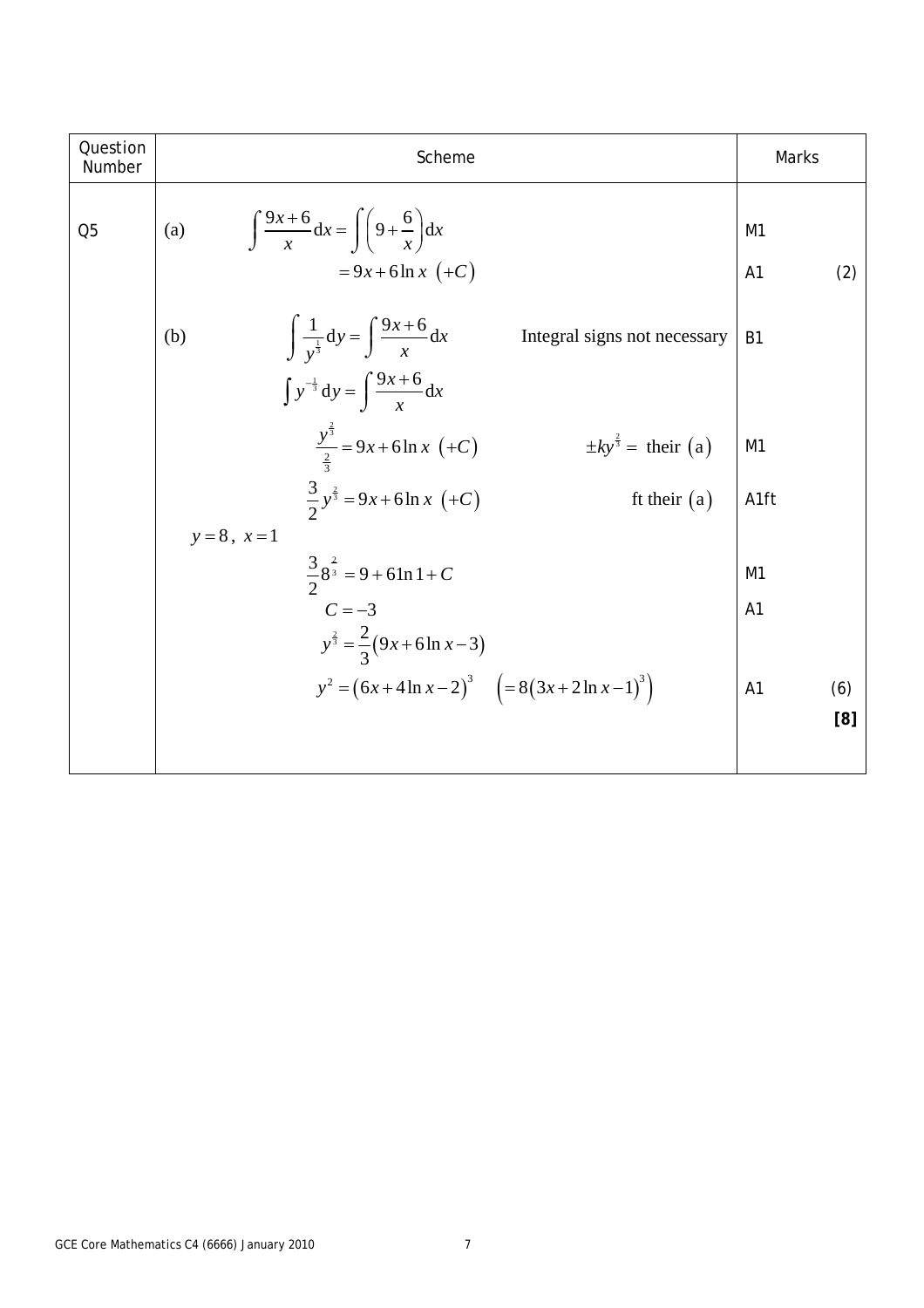| Question<br>Number | Scheme                                                                                               | Marks          |
|--------------------|------------------------------------------------------------------------------------------------------|----------------|
| Q <sub>6</sub>     | $\frac{dA}{dt} = 1.5$                                                                                | <b>B1</b>      |
|                    | $A = \pi r^2 \implies \frac{dA}{dr} = 2\pi r$                                                        | <b>B1</b>      |
|                    | When $A = 2$<br>$2 = \pi r^2 \implies r = \sqrt{\frac{2}{\pi}} (-0.797884 )$                         | M <sub>1</sub> |
|                    | $\frac{dA}{dt} = \frac{dA}{dr} \times \frac{dr}{dt}$                                                 |                |
|                    | $1.5 = 2\pi r \frac{dr}{dt}$                                                                         | M1             |
|                    | $\frac{\mathrm{d}r}{\mathrm{d}t} = \frac{1.5}{2\pi\sqrt{\frac{2}{\pi}}} \approx 0.299$<br>awrt 0.299 | A1             |
|                    |                                                                                                      | [5]            |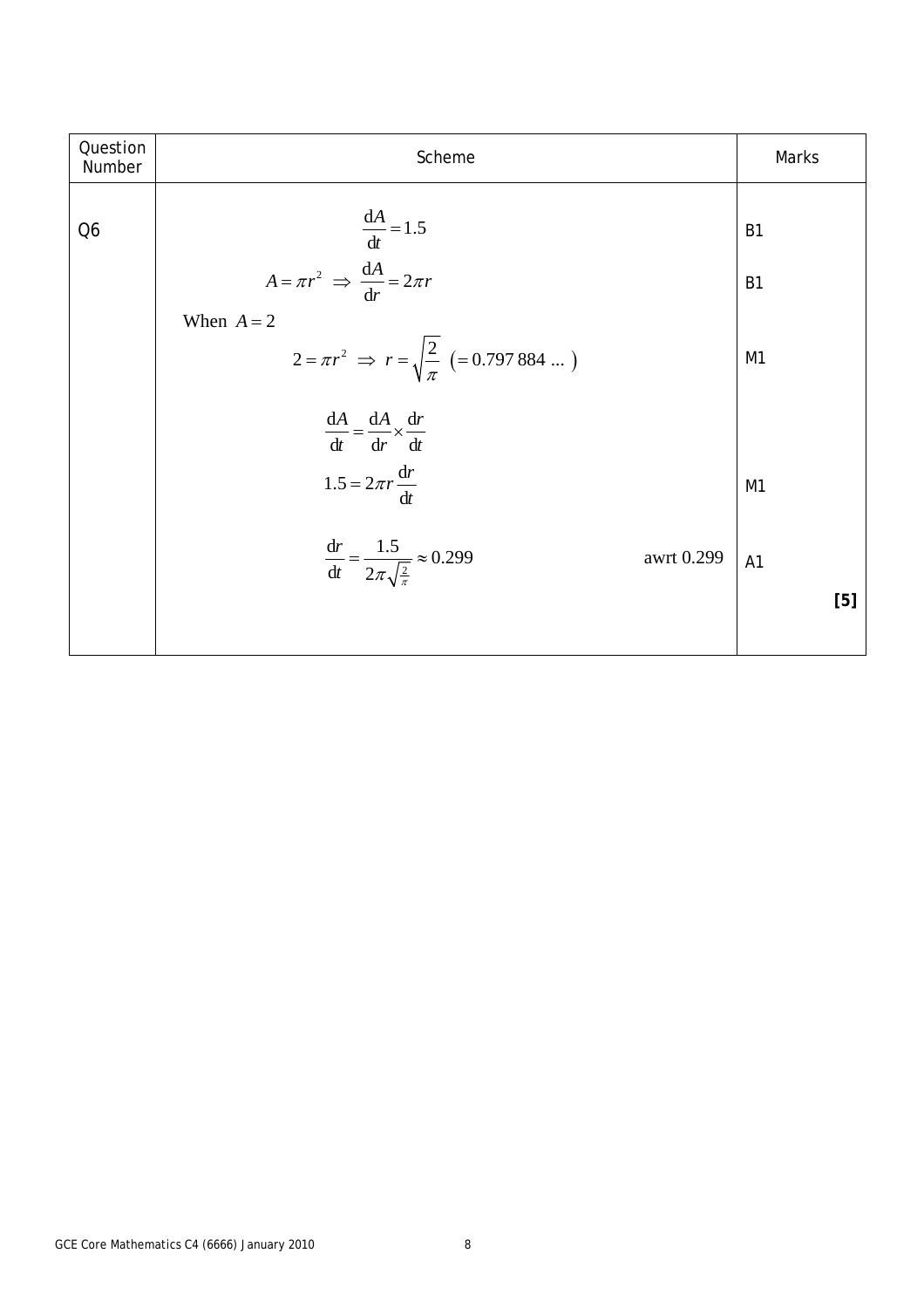| Question<br>Number | Scheme                                                                                                                                                              | Marks                        |  |
|--------------------|---------------------------------------------------------------------------------------------------------------------------------------------------------------------|------------------------------|--|
| Q7                 | (a) $y=0 \Rightarrow t(9-t^2) = t(3-t)(3+t) = 0$<br>$t = 0, 3, -3$<br>Any one correct value<br>At $t = 0$ , $x = 5(0)^2 - 4 = -4$ Method for finding one value of x | <b>B1</b><br>M <sub>1</sub>  |  |
|                    | At $t = 3$ , $x = 5(3)^2 - 4 = 41$<br>$\left(\text{At } t = -3, \ x = 5 \left(-3\right)^2 - 4 = 41\right)$<br>At A, $x = -4$ ; at B, $x = 41$<br><b>Both</b>        | A <sub>1</sub><br>(3)        |  |
|                    | $\frac{dx}{dt} = 10t$<br>(b)<br>Seen or implied                                                                                                                     | <b>B1</b>                    |  |
|                    | $\int y dx = \int y \frac{dx}{dt} dt = \int t(9-t^2)10t dt$<br>$=\int (90t^2-10t^4) dt$                                                                             | M1 A1                        |  |
|                    | $=\frac{90t^3}{2}-\frac{10t^5}{5}(+C) \qquad \left( =30t^3-2t^5(+C)\right)$                                                                                         | A <sub>1</sub>               |  |
|                    | $\left[\frac{90t^3}{3} - \frac{10t^5}{5}\right]^3 = 30 \times 3^3 - 2 \times 3^5$ (= 324)                                                                           | M1                           |  |
|                    | $A = 2 \int y dx = 648 \text{ (units}^2)$                                                                                                                           | A <sub>1</sub><br>(6)<br>[9] |  |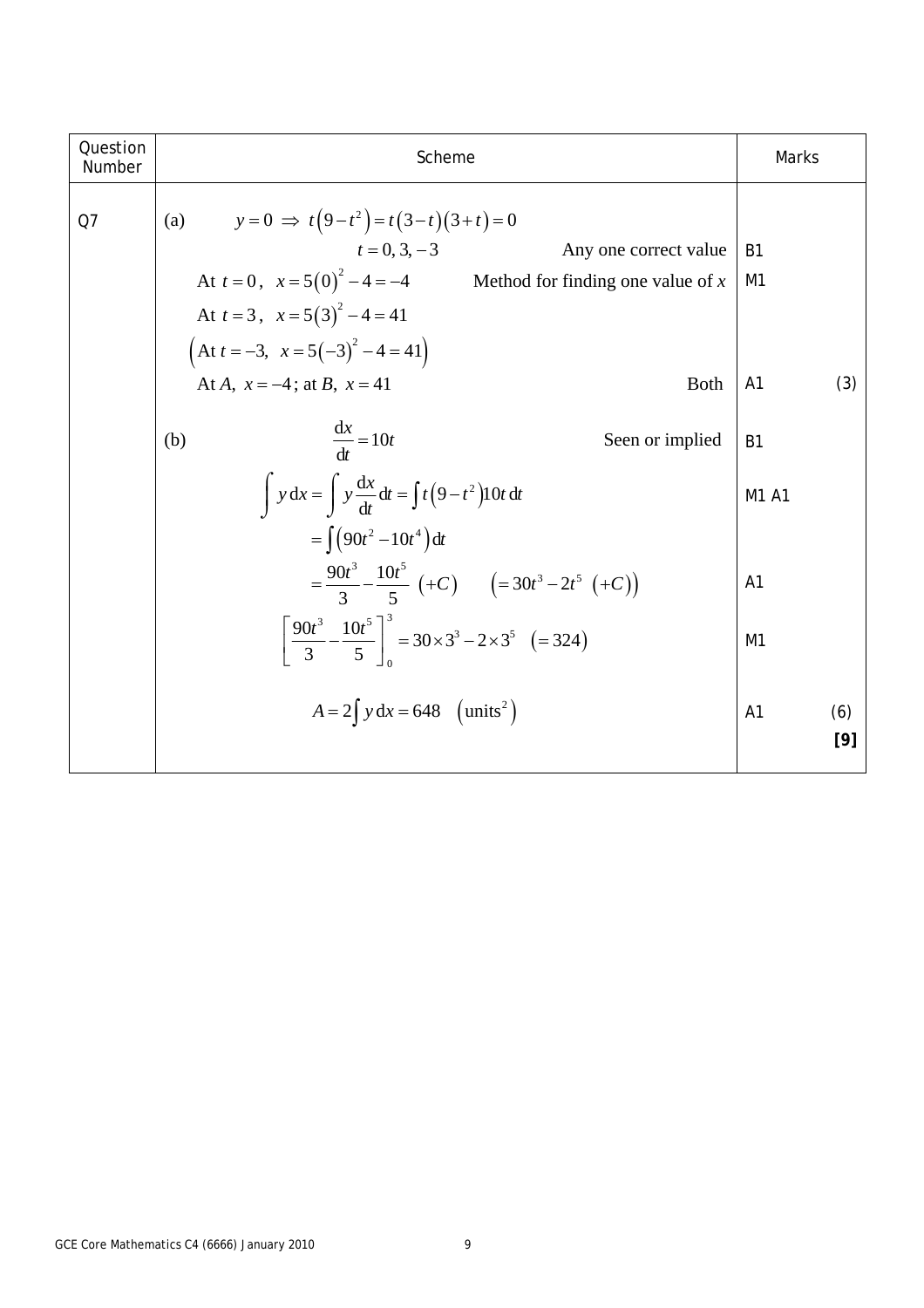| Question<br>Number | Scheme                                                                                                                             | Marks            |        |
|--------------------|------------------------------------------------------------------------------------------------------------------------------------|------------------|--------|
| Q <sub>8</sub>     | (a) $\frac{dx}{du} = -2\sin u$                                                                                                     | B <sub>1</sub>   |        |
|                    | $\int \frac{1}{x^2 \sqrt{4-x^2}} dx = \int \frac{1}{(2 \cos u)^2 \sqrt{4-(2 \cos u)^2}} \times -2 \sin u du$                       | M1               |        |
|                    | $= \int \frac{-2\sin u}{4\cos^2 u \sqrt{4\sin^2 u}} du$ Use of $1-\cos^2 u = \sin^2 u$                                             | M <sub>1</sub>   |        |
|                    | $=-\frac{1}{4}\int \frac{1}{\cos^2 u} du$<br>$\pm k \int \frac{1}{\cos^2 u} du$                                                    | M1               |        |
|                    | $=-\frac{1}{4}$ tan $u\left(+C\right)$<br>$\pm k \tan u$                                                                           | M <sub>1</sub>   |        |
|                    | $x = \sqrt{2} \implies \sqrt{2} = 2\cos u \implies u = \frac{\pi}{4}$                                                              |                  |        |
|                    | $x=1 \implies 1=2\cos u \implies u=\frac{\pi}{3}$                                                                                  | M1               |        |
|                    | $\left[-\frac{1}{4}\tan u\right]_{\frac{\pi}{2}}^{\frac{\pi}{4}} = -\frac{1}{4}\left(\tan\frac{\pi}{4} - \tan\frac{\pi}{3}\right)$ |                  |        |
|                    | $=-\frac{1}{4}(1-\sqrt{3}) \left(=\frac{\sqrt{3}-1}{4}\right)$                                                                     | A <sub>1</sub>   | (7)    |
|                    | $V = \pi \left[ \int_{0}^{\infty} \left( \frac{4}{x(4-x^2)^{\frac{1}{4}}} \right) dx \right]$<br>(b)                               | M <sub>1</sub>   |        |
|                    | $= 16\pi \int_{1}^{\sqrt{2}} \frac{1}{x^2 \sqrt{4-x^2}} dx$<br>$16\pi \times$ integral in (a)                                      | M1               |        |
|                    | $=16\pi\left(\frac{\sqrt{3}-1}{4}\right)$<br>$16\pi \times$ their answer to part (a)                                               | A <sub>1ft</sub> | (3)    |
|                    |                                                                                                                                    |                  | $[10]$ |